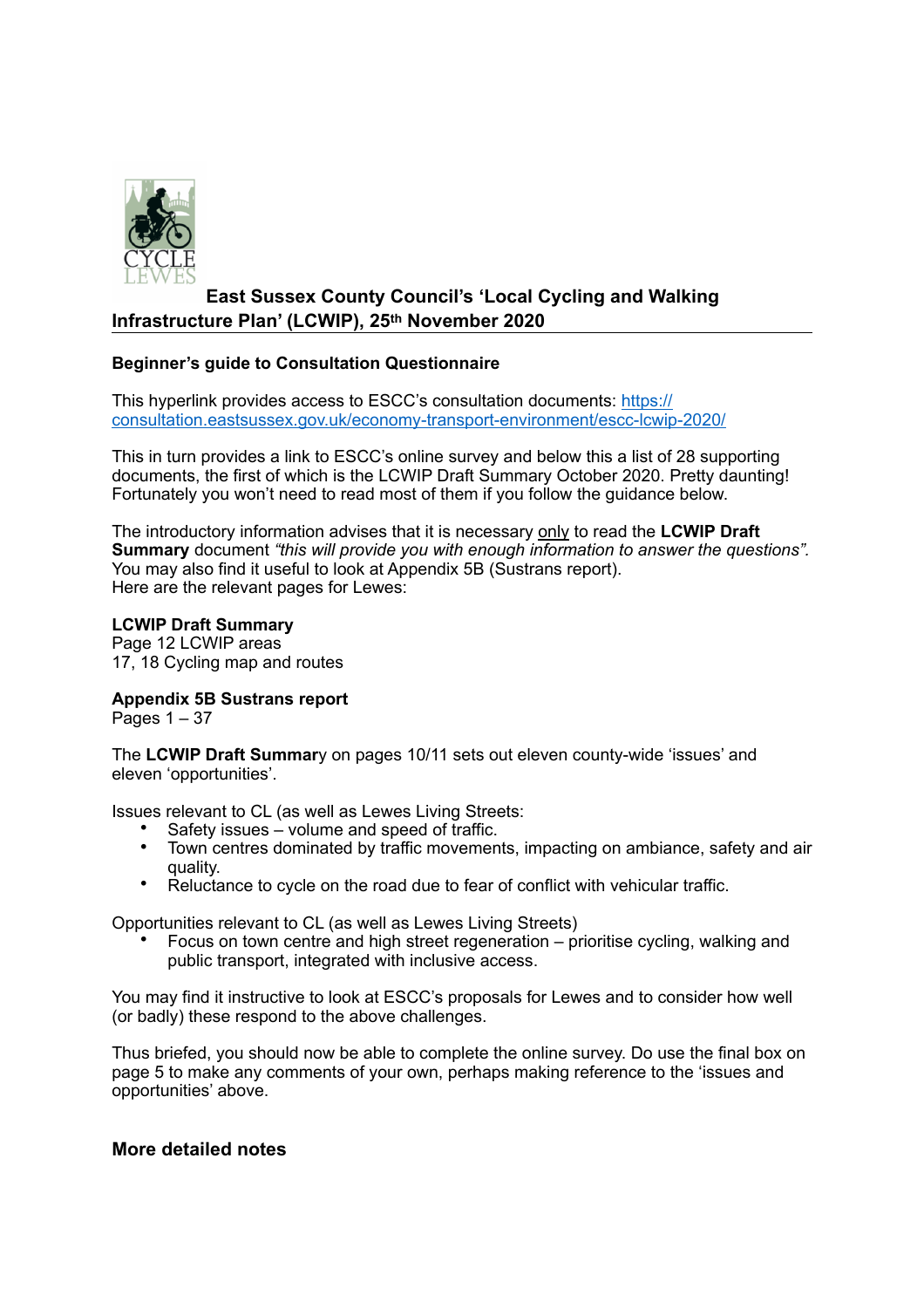## **Page 2**

### **Q4 – 'Do you agree with the geographic areas…?'**

The map in the Summary Document on page 12, Fig. 3 shows East Sussex divided into 4 'Coastal Areas' and 2 larger 'Rural Areas'. Lewes is located in the area designated 'Lewes and South Downs' which for reasons that escape me is in turn divided into 2 discrete areas separated by a chunk of Newhaven. Lewes town is in the area to the west, effectively the Ouse Valley, which runs down to the back of Newhaven. 'The Downs' is effectively the Cuckmere Valley and includes the Seven Sisters Country Park. It is illogical to try to create a coherent network for pedestrians and cyclists that covers both areas – each needs its own network.

We will be answering 'No' to this question, for the reasons set out above.

#### **Page 4**

#### **Proposed Cycle Network Maps Question 5 – Does the proposed network connect with the places that local people may wish to travel for everyday journeys?**

Tick the 'Lewes' box (more if you wish) and use the box below to comment Fig. 6 on page 17 (Summary Document) shows '**Lewes proposed cycle network'**  Generally the routes proposed appear logical *'providing more strategic links to the National Cycle Network, together with links to nearby settlements and supporting access to local facilities.'* 

14 routes appear in the key  $(L1 - L14)$ , although only 13 are described in the schedule; there are a number of anomalies which are set out below.

The **map** is small scale and contains many discrepancies:

- 'Southover Gardens' is shown close to the bypass. Is Grange Gardens intended? If so it is in the wrong location.
- Similarly Priory School is shown in the wrong location
- Wallands School is shown in the Nevill it's in Wallands!<br>• The Leisure Centre and Pells Pool should be shown
- The Leisure Centre and Pells Pool should be shown.

#### **L1 A27 and Lewes Town Centre**

This is effectively Regional Cycle Route 90 and follows the old route of the A27 through the centre of Lewes. We strongly support this, especially the east bound section down School Hill.

#### **L2 Ringmer – Southease**

The section south of Lewes is shown on the east side of the river. It presumably follows the Egrets Way and should therefore be on the west side.

#### **L3 South Downs Way – Lewes**

Only a short section appears on the map, along Southover High Street/Mountfield Road. Is this correct, and how does it connect to the SDW?

#### **L4 Montacute Road – Town Centre**

This is presumably the ochre route on the map, except that it is labelled L5. Clarification? **L5 South Downs – Spital Road** 

This appears to be incorrectly labelled on the map – it runs to Montacute Road. Is L6 intended – it runs down Spital Road?

#### **L6 South Downs – Station**

See L5 above. Only a short section is shown, from Spital Road up to the racecourse. This is not a suitable cycle route at present.

#### **L7 Ditchling – Cooksbridge**

Only a short section of the Offham Road is shown. No route to or between either village is shown.

#### **L8 A27 – Swanborough**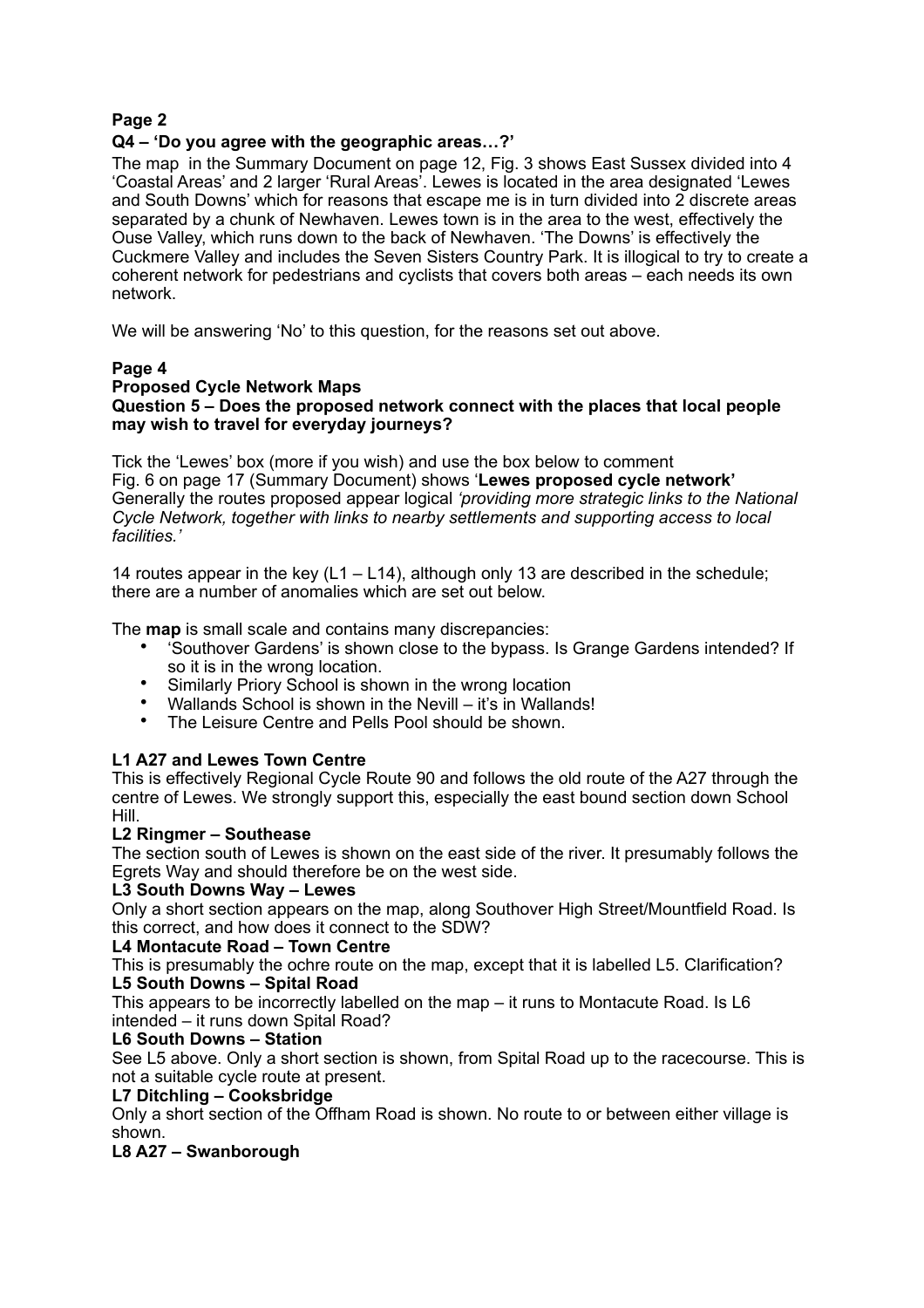Swanborough is miss-spelled in the schedule. L9 on the map appears to be L8 – which is correct?

## **L9 Lewes – Southease**

Is this L10 on the map?

**L 10 Nevill – Southover Cooksbridge – Lewes Riverside** 

L10 on the map shows Lewes – Southease. No sign of Nevill – Southover. Why is Cooksbridge – Lewes Riverside lumped in here? It appears again in L12.

## **L11 Offham – Town Centre**

Offham is shown in the wrong location on the map – it is south of the level crossing. What is a bit of L8 doing here? And where is L11?

## **L12 Cooksbridge – Lewes Riverside**

This is presumably the byway to the east of the A275. Not currently cyclable in the winter months.

## **L13 Malling – Southover**

On the map this appears to be the Hamsey – Lewes route along the line of the former railway.

**L14 -** appears in the legend, but nowhere else.

#### **Question 7 - For what type of trips would you usually cycle for all or part of your journey?**

### **Question 8. - Do you experience any barriers which prevent you from cycling? Please select yes, or no using drop down box.**

- Quality of route
- Busy roads
- Feeling unsafe
- Difficult junctions to cross
- Not enough information on possible routes
- Personal safety
- Cost of owning a bike
- Confidence
- Other, please state

#### **Question 9 - After the consultation on the LCWIP we will develop a long-term programme of improvements for cycling. To help inform the types of measures we should consider including, what would encourage you to cycle more? Please tick all which are applicable.**

*We'll be ticking all boxes and under 'other' calling for reduction in speed across whole of town from Gateways at all entrances and its enforcement* 

- Cycle routes separated from other modes of travel
- Traffic free neighbourhoods including road closures
- Greater priority for cyclists at junctions and crossings
- Direct cycle routes<br>• Attractive traffic free
- Attractive traffic free spaces in town centres
- More signing<br>• Cycle training
- Cycle training, information and initiatives
- Other please state

#### *Question 13.* **- Please provide any further comments you wish to make in relation to the East Sussex Local Cycling and Walking Infrastructure Plan**

We suggest you consider including:

The ESCC Draft Summary clearly identifies as major issues: